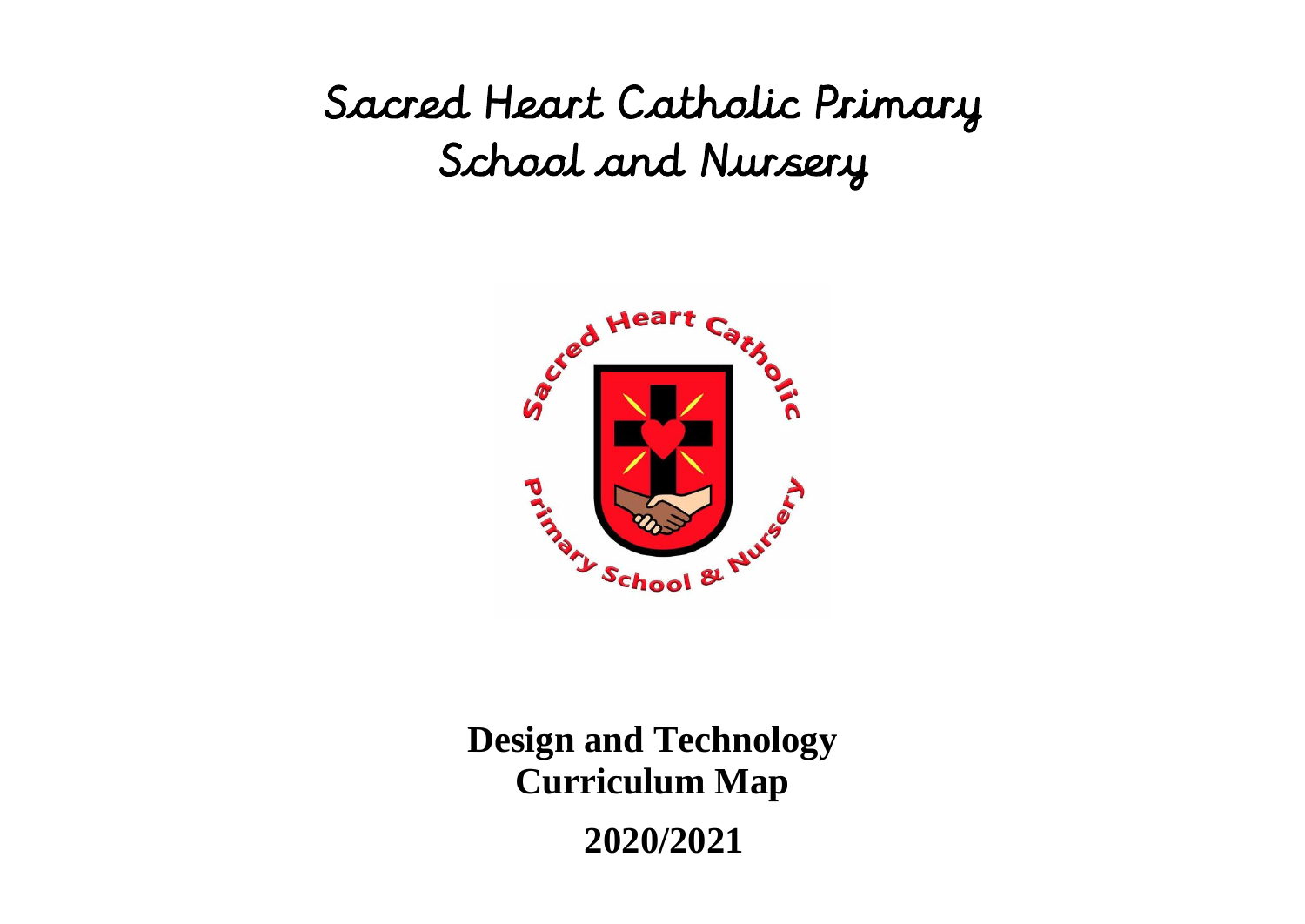|                  | <b>Autumn</b>                     |                    | <b>Spring</b>                                      |                                   | <b>Summer</b>                          |                              |  |
|------------------|-----------------------------------|--------------------|----------------------------------------------------|-----------------------------------|----------------------------------------|------------------------------|--|
|                  | Paper plate masks                 |                    | Using tools for a purpose<br>$\bullet$             |                                   |                                        | Talk about how things change |  |
|                  | Using tools safely                |                    | $\bullet$                                          | Building enclosures for a purpose |                                        | <b>Repeating patterns</b>    |  |
| <b>Nursery</b>   |                                   |                    |                                                    | Build structures/models in        |                                        |                              |  |
|                  |                                   |                    |                                                    | collaboration with peers          |                                        |                              |  |
|                  |                                   |                    | <b>Adapt work</b><br>$\bullet$                     |                                   |                                        |                              |  |
|                  | Uses simple tools and techniques  |                    | They safely use and explore a variety<br>$\bullet$ |                                   | They safely use and explore a variety  |                              |  |
| <b>Reception</b> | competently and appropriately.    |                    | of materials,                                      |                                   | of materials,                          |                              |  |
|                  | Selects appropriate resources and |                    | They represent their own ideas,<br>$\bullet$       |                                   | They represent their own ideas,        |                              |  |
|                  | adapts work where necessary.      |                    | thoughts and feelings through design               |                                   | thoughts and feelings through design   |                              |  |
|                  |                                   |                    | and technology, art, music, dance,                 |                                   | and technology, art, music, dance,     |                              |  |
|                  |                                   |                    | role- play and stories.                            |                                   | role- play and stories.                |                              |  |
|                  |                                   |                    |                                                    |                                   |                                        |                              |  |
|                  |                                   | <b>FREE</b>        |                                                    |                                   | <b>SLIDES</b> and                      | <b>FOOD &amp;</b>            |  |
|                  |                                   | <b>STANDING</b>    |                                                    |                                   | <b>LEVERS:</b>                         | <b>NUTRITION</b>             |  |
|                  |                                   | <b>STRUCTURES</b>  |                                                    |                                   | <b>EASTER CARD</b>                     | <b>PREPARING</b>             |  |
|                  |                                   | Design & make      |                                                    |                                   | Design, make,                          | <b>FRUIT &amp; VEG</b>       |  |
| Year 1           |                                   | e.g. a bug home,   |                                                    |                                   | evaluate Easter                        | <b>FRUIT BASED -</b>         |  |
|                  |                                   | playground         |                                                    |                                   | cards with moving                      | inc those found in           |  |
|                  |                                   | structure, a chair |                                                    |                                   | parts                                  | different continents         |  |
|                  |                                   | for a character    |                                                    |                                   | <b>Research books</b>                  | and link to science          |  |
|                  |                                   |                    |                                                    |                                   | using similar e.g.                     | and G                        |  |
|                  | FOOD &                            |                    |                                                    |                                   | <b>Maisy Mouse</b><br><b>TEXTILES-</b> | <b>WHEELS &amp;</b>          |  |
|                  | <b>NUTRITION</b>                  |                    |                                                    |                                   |                                        | <b>AXLES</b>                 |  |
| Year 2           | Dishes using UK                   |                    |                                                    |                                   | templates and                          | Design & make                |  |
|                  | fruit and/or veg                  |                    |                                                    |                                   | joining 2 pieces<br>Bookmark - 2       | car/toy/vehicle              |  |
|                  | e.g. salad veg used               |                    |                                                    |                                   | pieces joined with                     | with wheels                  |  |
|                  |                                   |                    |                                                    |                                   | stitched decoration                    |                              |  |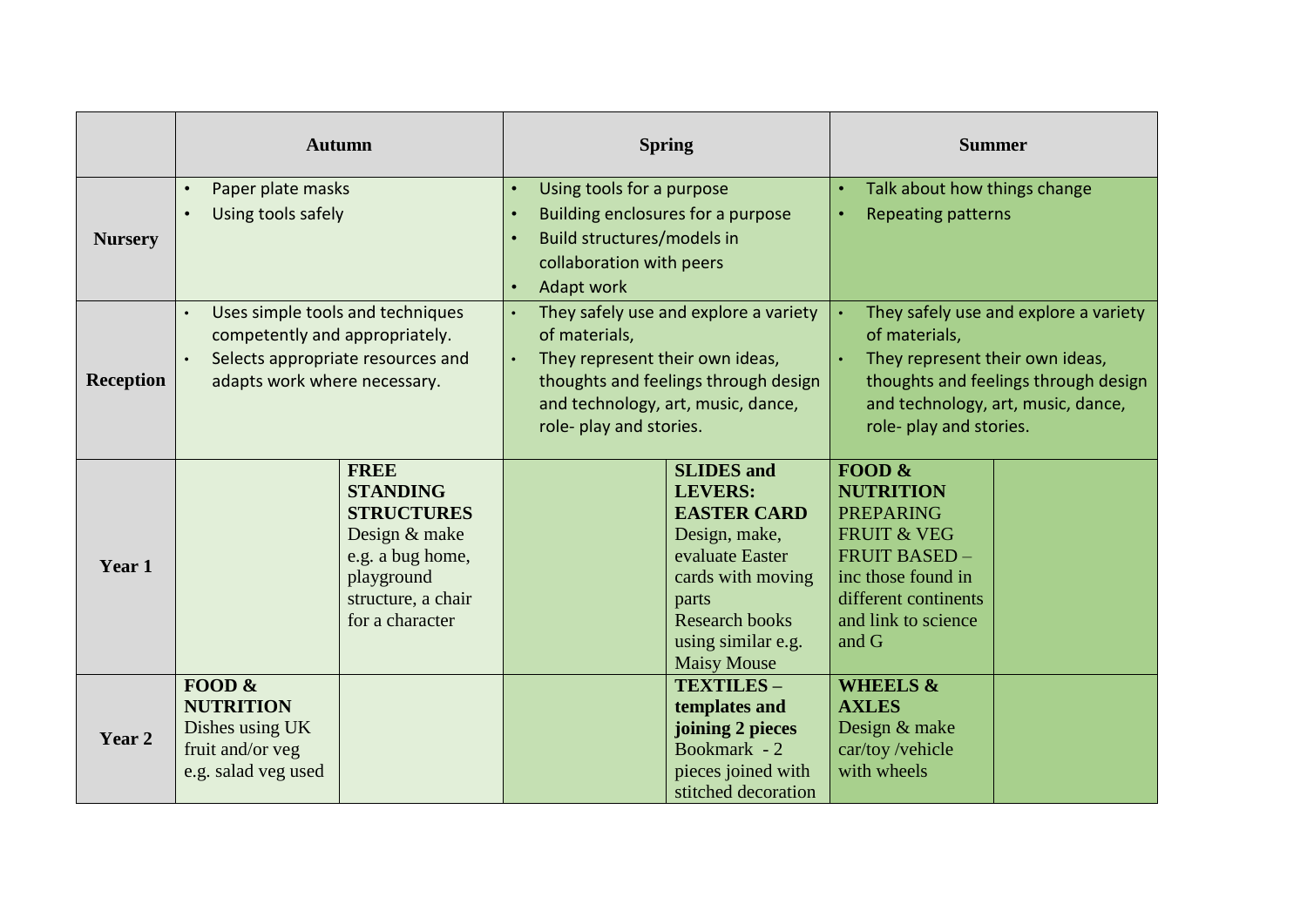|        | to make a healthy<br>salad<br>Veg based e.g.<br><b>Rainbow Couscous</b>                                                                                                                                                  |                                                                                                                                             |                                                                                                                                                                                                           |                                                 | <b>FAMOUS</b><br><b>DESIGNER: Sir</b><br><b>Alec Issigonis</b><br><b>FAMOUS TOY</b><br><b>MAKER:</b><br>Hornby/<br><b>Matchbox</b><br>manufacturer<br><b>MATTEL</b> inc |                                                                                                               |
|--------|--------------------------------------------------------------------------------------------------------------------------------------------------------------------------------------------------------------------------|---------------------------------------------------------------------------------------------------------------------------------------------|-----------------------------------------------------------------------------------------------------------------------------------------------------------------------------------------------------------|-------------------------------------------------|-------------------------------------------------------------------------------------------------------------------------------------------------------------------------|---------------------------------------------------------------------------------------------------------------|
| Year 3 |                                                                                                                                                                                                                          | <b>MECHANICAL</b><br><b>SYSTEMS:</b><br><b>LEVERS &amp;</b><br><b>LINKAGES</b><br>Eg poster/<br>information book<br>connected to<br>science | <b>TEXTILES: 2D</b><br>shape to 3D<br>product<br>Make juggling<br>balls for 'Leon and<br>the Space Between,                                                                                               |                                                 | FOOD $\&$<br><b>NUTRITION:</b><br><b>HEALTHY &amp;</b><br><b>VARIED DIET</b><br>Mediterranean<br>salad using<br>cheese/egg/fish<br>Or Mini frittatas                    |                                                                                                               |
| Year 4 | <b>FOOD</b><br>Sandwiches-<br>different kinds of<br>sandwich for a<br>packed or school<br>lunch: wrap, bread,<br>pitta.<br>School kitchen<br>could set up as a<br>competition/<br>challenge.<br><b>Exploded diagrams</b> |                                                                                                                                             | <b>ELECTRICAL</b><br><b>SYSTEMS</b><br>Design & make<br>nightlight/reading<br>lamp reflecting<br>own hobby/user's<br>interests. Link to<br>science and D&T<br>Market research<br><b>Exploded diagrams</b> | <b>EXTRA FOOD:</b><br>Hong Kong. Short<br>unit. |                                                                                                                                                                         | <b>SHELL</b><br><b>STRUCTURES</b><br>design & make a<br>sound box<br>Applying science<br>from SU <sub>1</sub> |